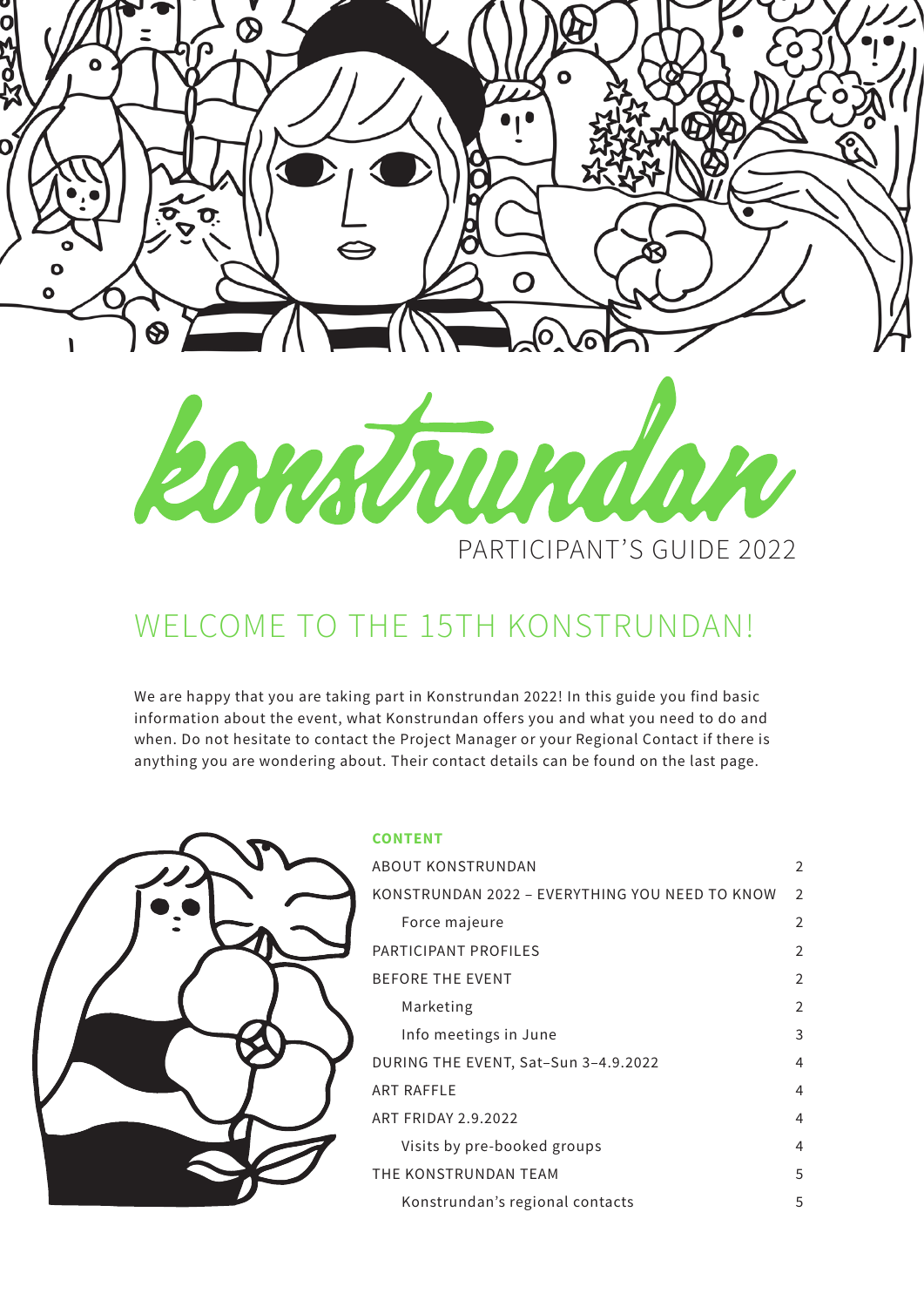bowstr PARTICIPANT'S GUIDE 2022

### ABOUT KONSTRUNDAN

Konstrundan is a well-established event that has been arranged annually in Finland since 2008. During Konstrundan, professional artists, craftsmen and designers open their studios and workshops to the public. The purpose of Konstrundan is to increase the understanding of domestic contemporary art, crafts and design and to promote the work of creatives by generating meetings between them and the public.

Konstrundan supports participants in their professional practice and offers new sales possibilities as well as a professional network.

The event is organized by Åbolands hantverk rf, which is why Konstrundan's office is located in Pargas. We are pleased and honoured to announce that Jenni Haukio, spouse of the President of the Republic of Finland, is the patron of Konstrundan 2022.

#### KONSTRUNDAN 2022 – EVERYTHING YOU NEED TO KNOW

Konstrundan and the programme organized around Konstrundan are free of charge for both the participants and visitors. Konstrundan takes place during the first weekend in September, Sat–Sun 3–4.9.2022. The participants will keep their studios open at 11–17.

#### Force majeure

We aim to carry out Konstrundan as usual, however we are of course aware of what is happening in the world around us. If needed, we will adapt the event. Information about possible adjustments will be sent to you by e-mail and via the website www.konstrundan.fi. Please note that we also inform you about any changes via Konstrundan's social media channels www.facebook.com/konstrundan and www.instagram.com/konstrundan

#### PARTICIPANT PROFILES

The participant pages with the presentations of all participants will be published in May on www.konstrundan.fi. If you would like to make changes after the pages are published, please contact your regional contact.

# BEFORE THE EVENT

#### MARKETING

It is important that all participants spread the word of Konstrundan. As a participant, you get marketing materials to distribute and put up in your hometown. The material will be distributed at the info meetings in June.

- The Konstrundan -newspaper is our most important marketing channel. As a participant, you will receive a stack of newspapers and it is desirable that you distribute them locally and within your network. Our Konstrundan newspaper has a circulation of around 120,000 copies. It is published in June and then distributed to tourist offices, libraries, etc. to reach a wide audience. In addition, in August Konstrundan newspaper will be distributed with local newspapers printed in Swedish.
- $\cdot$  This year we print **posters** in: A2, A3 and A4.
- The postcards you receive, please send and distribute *before* Konstrundan. Feel free to write a short personal invitation and hand them out in letterboxes in your vicinity or you can send the cards to your network.
- We also distribute road signs to be used for several years. If you received signs last year, please re-use them this year. The material is durable and weather-proof and the design is simple yet clear. Be creative and find fitting ways to display your signs. (The signs have holes in the corners to ensure easy hanging).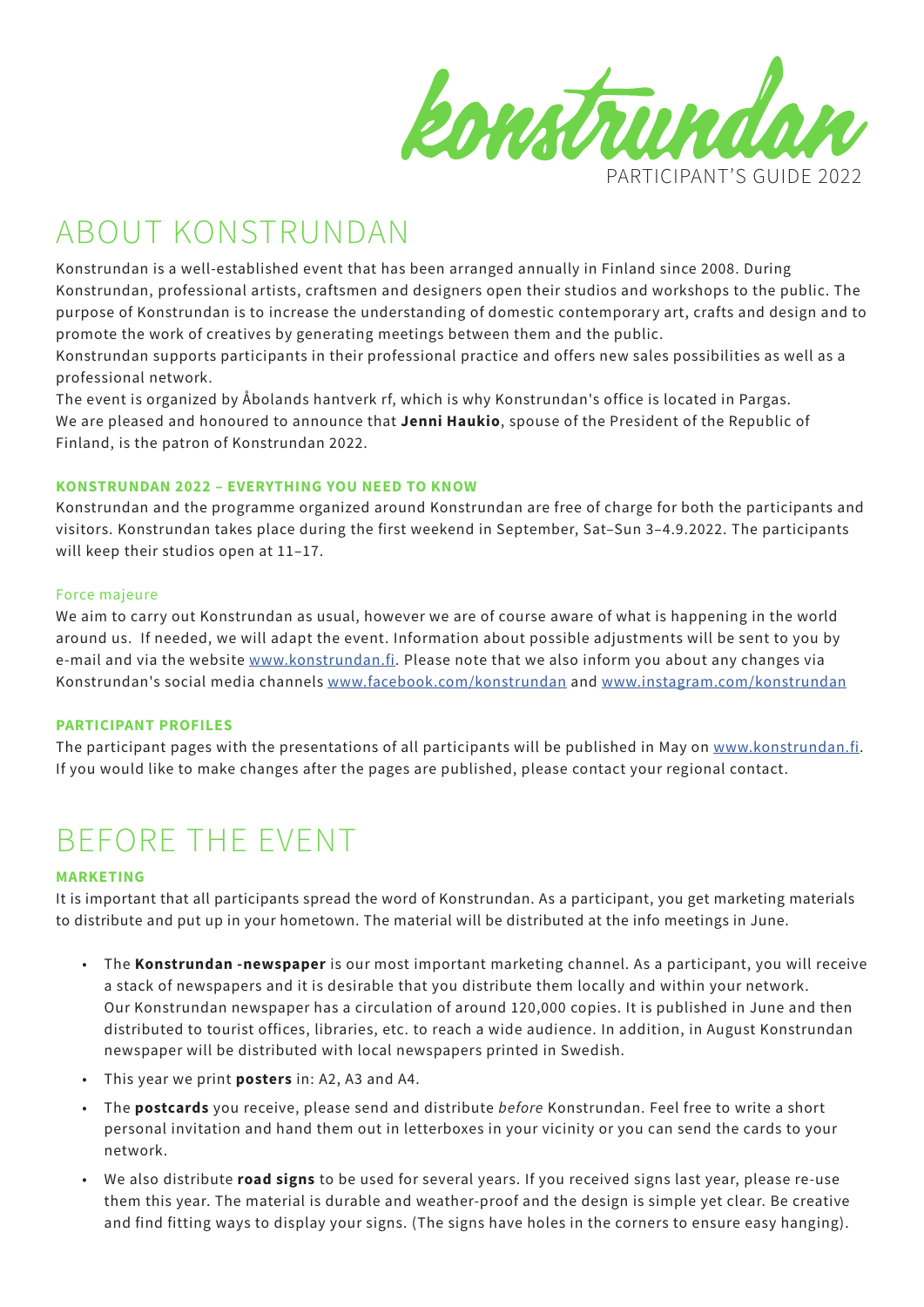

#### YOU WILL RECEIVE:

| poster A4      | 6 pcs                                              |
|----------------|----------------------------------------------------|
| poster A3      | 4 pcs                                              |
| poster A2      | 2 pcs                                              |
| postcards      | 20 pcs                                             |
| newspapers     | 25 pcs                                             |
| raffle tickets | $100$ pcs                                          |
| road signs     | former participants 0 pcs / new participants 2 pcs |



#### Contact your regional contact by 30.5 if you need more marketing material!

- Konstrundan sends out a few press releases throughout the year. Journalists may contact individual participants, and you are also encouraged to contact the local press and send our press releases to them and to your network.
- Social media
	- Follow, like and share Konstrundan's posts on Facebook, Instagram and Twitterissä.



### G @konstrundan @ #konstrundan

- Let your followers know that you are participating in Konstrundan, please link to your participant profile on www.konstrundan.fi
- You are encouraged to create your own FB event and update local event calendars. Materials such as Konstrundan's banner and images can soon be found in the material bank www.konstrundan.fi/en/for\_participants/
- Please let konstrundan.helsingfors@gmail.com know if you have an opening or other event coming up. We are happy to share the information through Konstrundan's channels.

#### INFO MEETINGS IN JUNE

In recent years, we have arranged information meetings in the regions. This year we will arrange the meetings during the third week of June (13–17.6.22). At the meetings, you will receive the marketing materials. If you are unable to attend the meeting, please contact your regional contact person to arrange when and how to get your material!



The schedule for the info meetings will be published on www.konstrundan.fi/en/for\_participants/ within May. Welcome to join in!

Three **digital info meetings on Fri 17.6** We will also arrange three digital info meetings over Zoom, to give all participants a fair chance to take part in the meetings

| <b>Friday 17.6</b> at $10:00$ |            | in Swedish |
|-------------------------------|------------|------------|
|                               | at 11:30   | in Finnish |
|                               | at $13:00$ | in English |

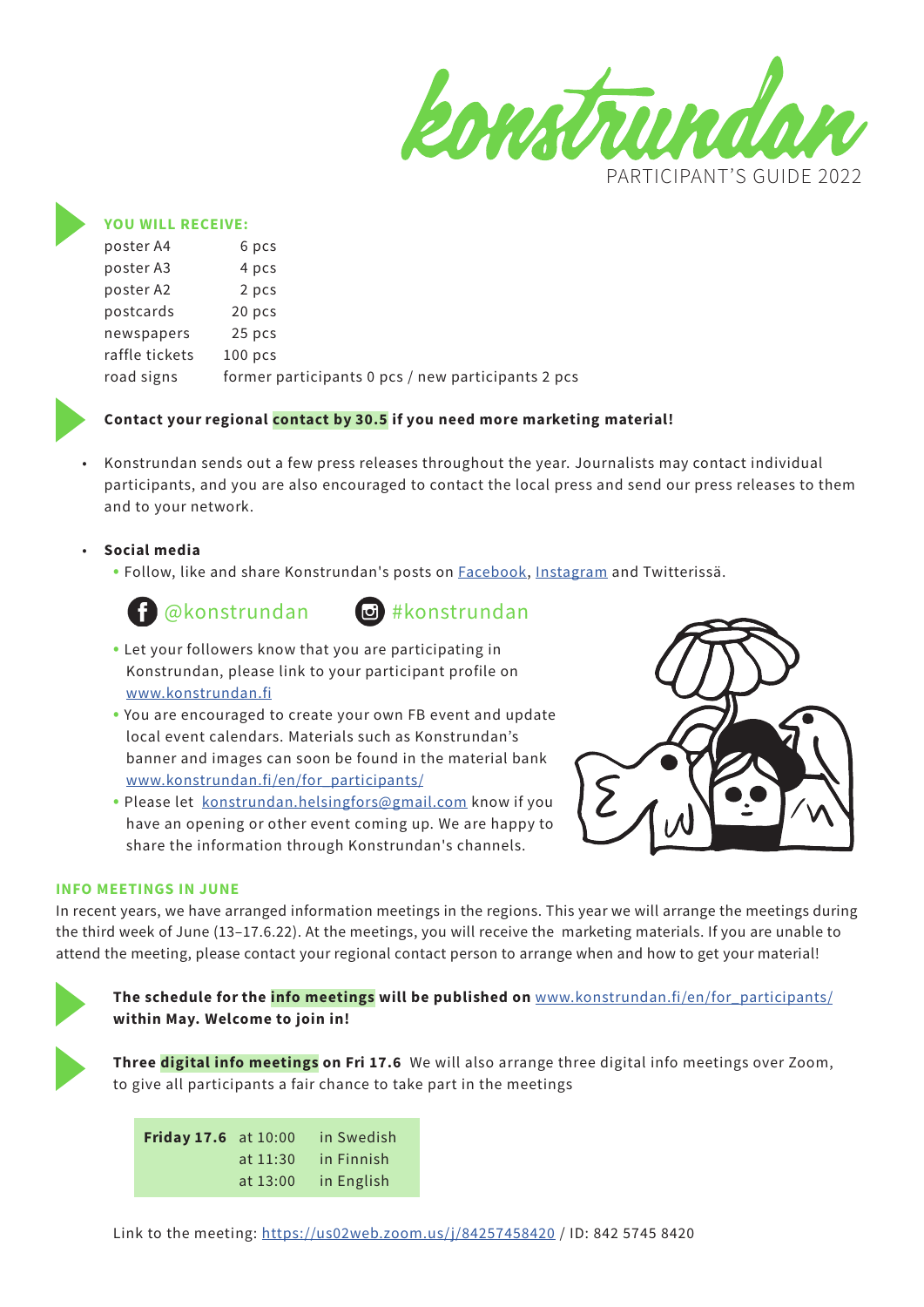

### DURING THE EVENT, SAT–SUN 3–4.9.2022

- Be in your studio Sat-Sun 11-17.
- Welcome your visitors and talk about your work.
- Make a visible price list in advance to promote sales.
- If visitors cannot pay by card, it may be good to have ready-made bank giro on hand, or other payment options such as MobilePay.
- Take the opportunity to promote your upcoming exhibitions and projects!
- Inform and direct visitors to other Konstrundan participants nearby.
- Please remember to count your number of visitors. Feel free to have a guest book. Please inform the Project Manager about your number of visitors – directly after closing your studio on Sunday 4.9: konstrundan.aboland@gmail.com tai tekstiviesti numeroon 044-977 0773.

#### ART RAFFLE

During Konstrundan we arrange a much-appreciated Art raffle and this year, in honour of the fifteenth anniversary, we will offer *experiences* as prizes.Konstrundan purchases these experiences directly from the selected participant, one prize per region.

 $\blacktriangleright$  Display information about the Art raffle and have the tickets clearly visible. Invite visitors to participate in the raffle. The prizes are on the back of Konstrundan newspaper. The raffle is free and visitors can fill in one ticket per visiting point. Have a bowl or a box for collecting the completed raffle tickets. You will receive 100 tickets, and if needed you can print /copy more yourself. The tickets are found in the material bank on the website.

Please inform your visitors about the opportunity to take part in the Art raffle. Remember to collect the tickets and deliver or send them, no later than Friday 10.9, to your regional contact or to our office: Konstrundan, Strandvägen 16 B, 21600 Pargas.

### ART FRIDAY 2.9.2022

Art Friday is organised in the same way as last year. We produce a short film in which an artist introduces themselves and their work, and then gives the children an art pedagogic task. The video is sent to all primary schools in Finland and it is made in Swedish, and dubbed into Finnish and English. The assignment is sent out to teachers in advance and launched on 2.9 on Facebook and www.konstrundan.fi. Feel free to spread the word about Art Friday in your networks – especially if you have contacts with primary school teachers! We then ask teachers and parents to send

#### #konstensfredag #taiteenperjantai #artfriday #konstrundan2022

#### VISITS BY PRE-BOOKED GROUPS

In the application, we asked if you are open to receive pre-booked groups on Friday 2 September 2022. We market this opportunity to schools, student groups and associations. The list of artists open to receive pre-booked groups is sent to schools and associations, and those interested in visiting you will contact you directly. If you replied that you do not want to receive visits, you still have a chance to change your mind. If so, please notify your regional contact no later than 30 May.

Taiteen perjantai Art Friday Konstens fredag